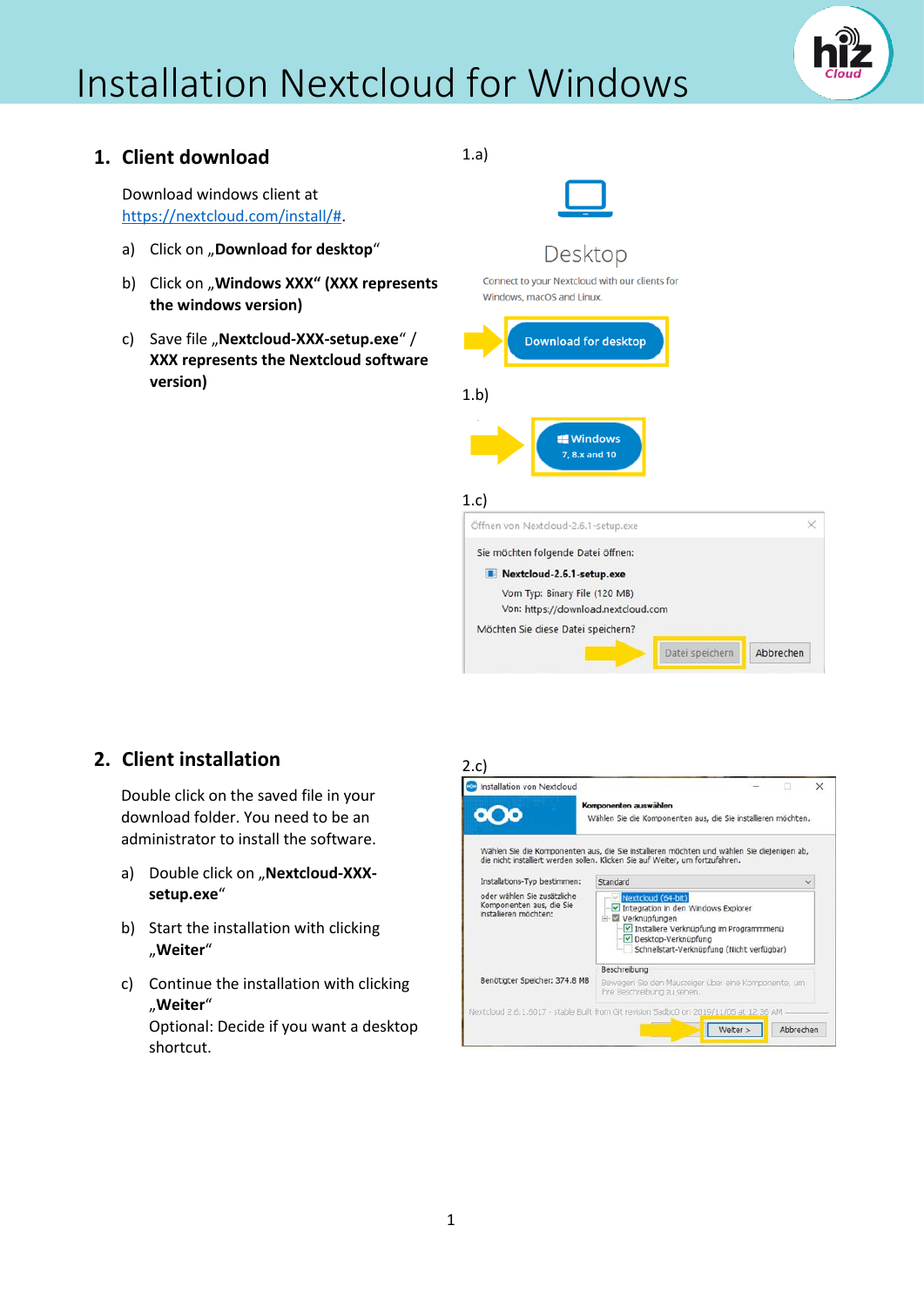- d) Confirm the installation directory by clicking on "Installieren"
- e) **Wait** until the installation is complete.
- f) Click on "**Fertigstellen**" to complete the installation.



### 3.b)

### **3. Connect client and account**

- a) The program opens automatically. If not, click on "Nextcloud" under the letter "N" in the start menu.
- b) Click on "**Login**" to connect to the hizCloud
- c) Type in: **[https://cloud.hiz-saarland.de](https://cloud.hiz-saarland.de/)** and click on "**Weiter**".
- d) Click on "Reopen browser". Now your standard browser will open, and you will have to enter your login data.



#### 3.c)

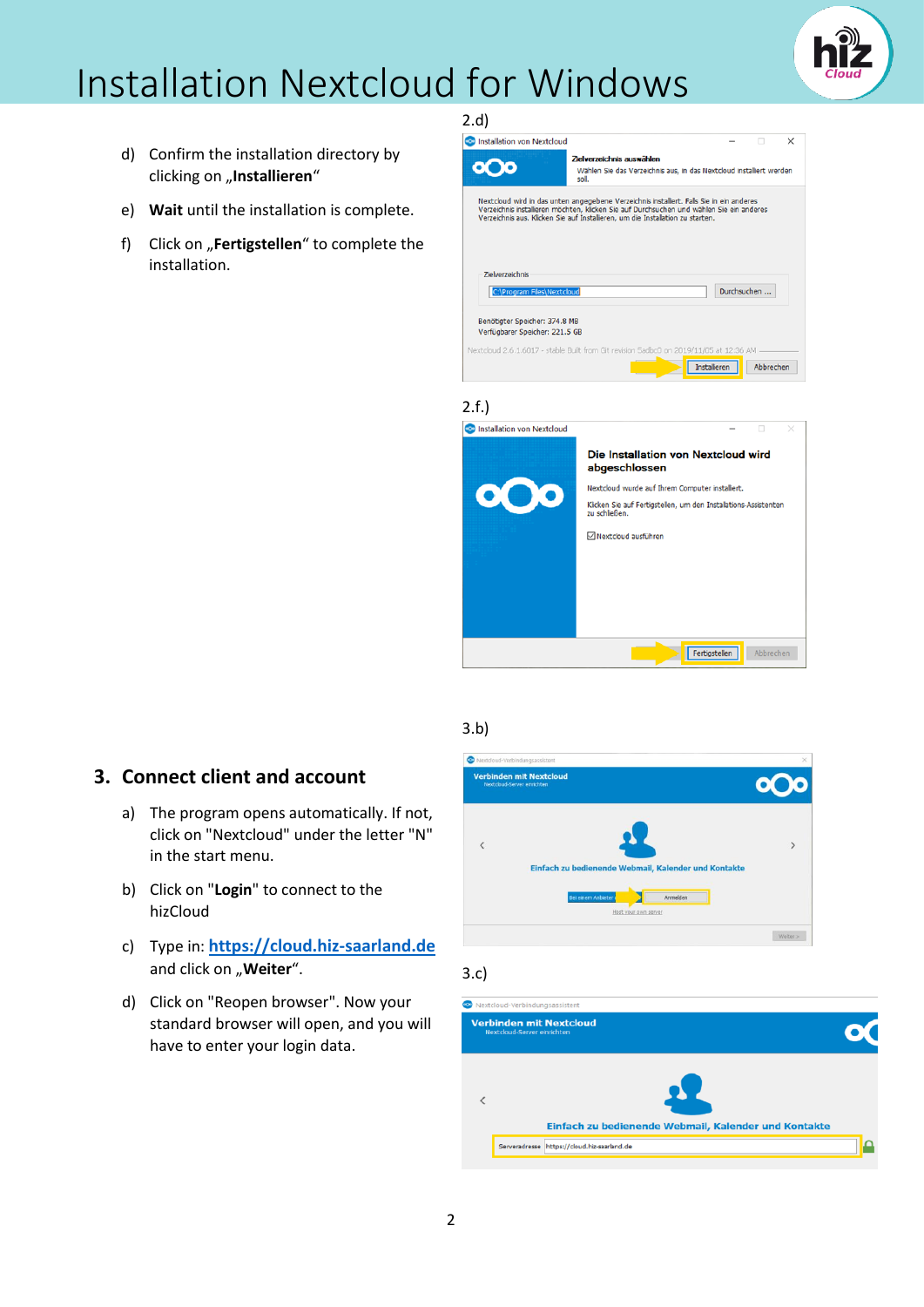

- e) Now log on to your home organization / university provider with your username and password.
- f) Confirm the "Information to be sent to this service" by clicking on "Accept".
- g) Grant access in your client with "Grant access".

3.e)



#### 3.h)



Bei Fragen hinsichtlich der weiteren Verwendung der übermittelten Daten wenden Sie sich an den<br>Anbieter des Dienstes als Verantwortliche Stelle i.S.v. Art. 4 Nr.7 DSGVO. Gegenüber dem Anbieter<br>des Dienstes können Sie auch

Wählen Sie die Dauer, für die Ihre Entscheidung zur Informationsweitergabe gültig sein soll:

O Bei nächster Anmeldung erneut fragen.

· Ich bin einverstanden, meine Informationen dieses Mal zu senden.

 $\circledast$  Erneut fragen, wenn sich die Informationen ändern, welche diesem Dienst weitergegeben werden.

· Ich bin einverstanden, dass dieselben Informationen in Zukunft automatisch an diesen Dienst weitergegeben werder

Diese Einstellung kann jederzeit mit der Checkbox auf der Anmeldeseite widerrufen werden.



#### 3.i)